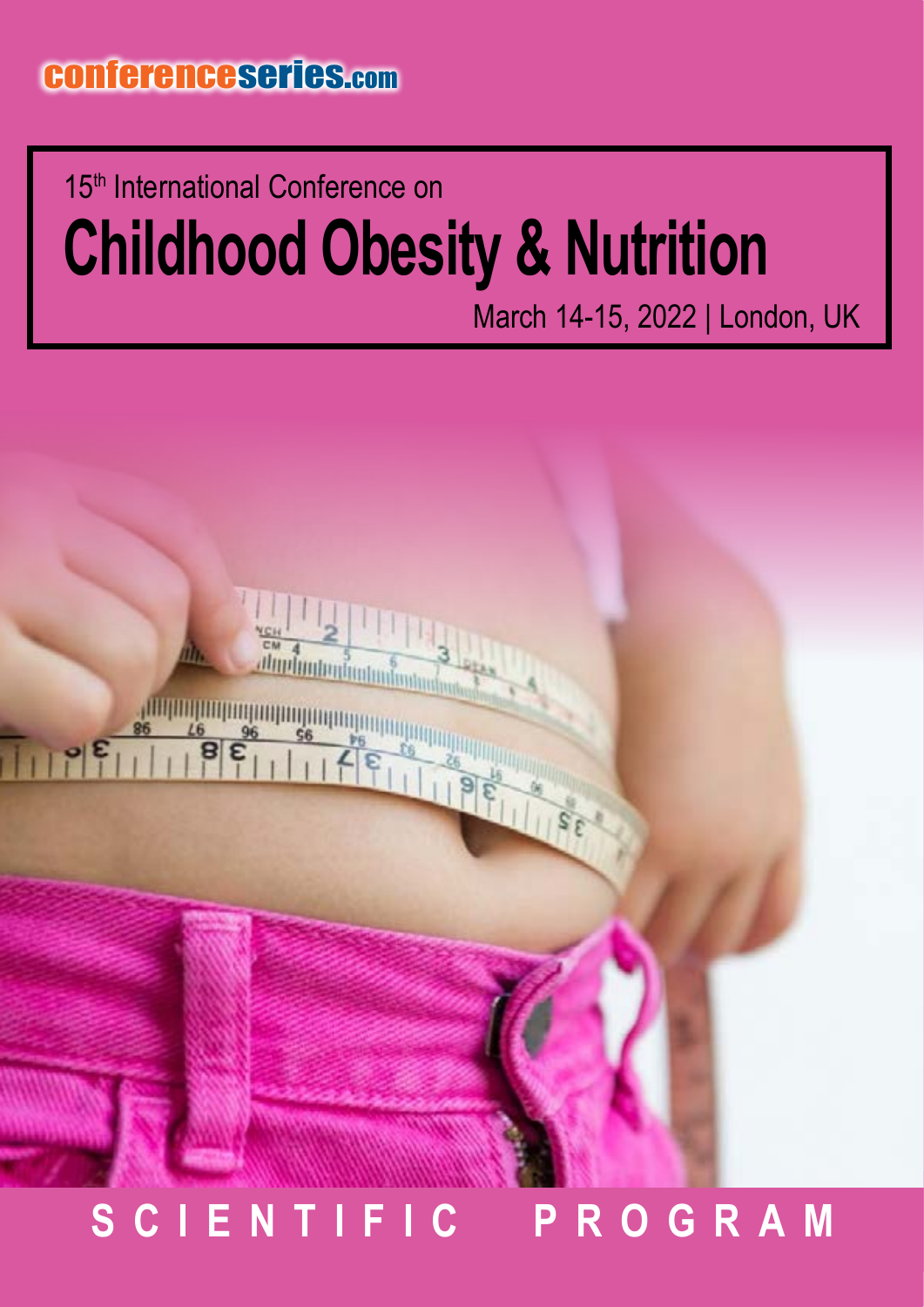T

### SCIENTIFIC PROGRAM **DAY 1** Monday, 14<sup>th</sup> March

| 09:50-11:50<br>Meeting Hall 01 | <b>KEYNOTE LECTURES</b>                   |                                               |
|--------------------------------|-------------------------------------------|-----------------------------------------------|
|                                | 11:50-13:05 Talks On: Childhood Obesity   | <b>Talks On: Nutrition</b>                    |
|                                | <b>Childhood Obesity</b>                  | Bariatric surgery                             |
|                                | <b>Childhood Obesity Prevention</b>       | <b>Clinical Nutrition</b>                     |
|                                | <b>Pediatric Nutrition</b>                | <b>Behavioral &amp; Environmental Factors</b> |
|                                | 13:15-14:00 LUNCH BREAK                   |                                               |
|                                | <b>MEETING HALL 01</b>                    | <b>MEETING HALL 02</b>                        |
|                                | 14:00-16:00 Talks On: Nutritional Science | <b>Talks On: Obesity</b>                      |
|                                | Exercise & Kinesiology                    | Diabetes and Obesity                          |
|                                | Obesity and Weight Management             | Genetics of Obesity                           |
|                                | <b>Current Research on Obesity</b>        | <b>Healthy Eating</b>                         |
|                                | <b>Childhood Obesity and Effects</b>      |                                               |
|                                | 16:00-16:20 COFFEE BREAK                  |                                               |
|                                | <b>Young Researchers Presentations</b>    | <b>Special Session</b>                        |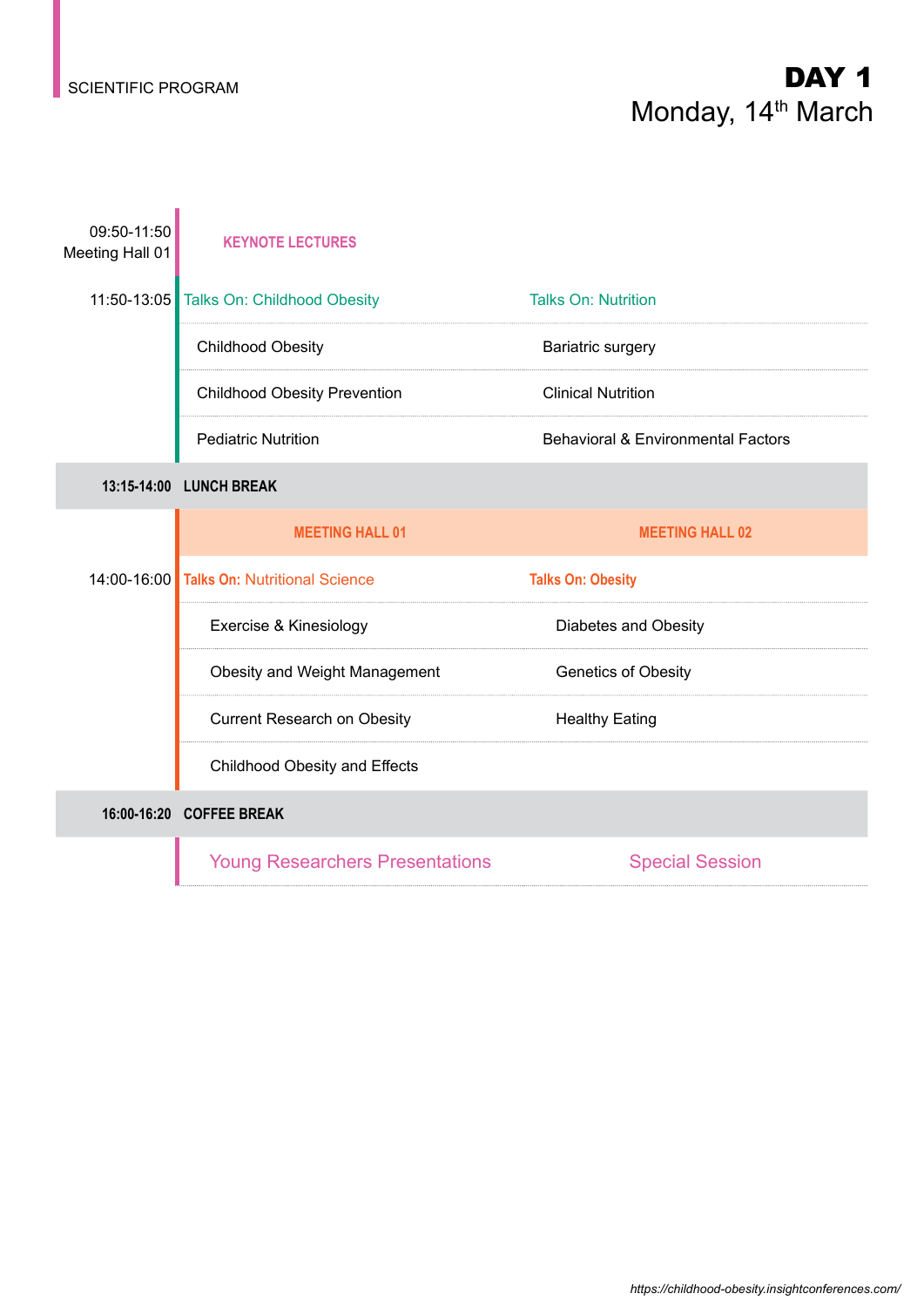#### SCIENTIFIC PROGRAM **DAY 2** Tuesday, 15<sup>th</sup> March

| 09:00-10:30<br>Meeting Hall 01       | <b>KEYNOTE LECTURES</b>                 |                                             |  |
|--------------------------------------|-----------------------------------------|---------------------------------------------|--|
|                                      | 10:30-10:50 COFFEE BREAK                |                                             |  |
|                                      | 10:50-12:50 Talks On: obesity           | <b>Talks On: Nutrition &amp; Metabolism</b> |  |
|                                      | <b>Food and Nutrition</b>               | Malnutrition                                |  |
|                                      | Obesity and Heart disease               | <b>Morbid Obesity</b>                       |  |
|                                      | Physical activity                       | <b>Nutrition &amp; Metabolism</b>           |  |
|                                      | <b>Nutritional Science</b>              |                                             |  |
| 12:50-13:35 LUNCH BREAK              |                                         |                                             |  |
|                                      | 13:35-15:55 Talks On: Childhood Obesity | <b>Talks On: Childhood Obesity</b>          |  |
|                                      | Bariatric surgery                       | <b>Childhood Obesity</b>                    |  |
|                                      | <b>Clinical Nutrition</b>               | <b>Childhood Obesity Prevention</b>         |  |
|                                      | <b>Current Research on Obesity</b>      | <b>Pediatric Nutrition</b>                  |  |
|                                      | 15:55-16:15 COFFEE BREAK                |                                             |  |
|                                      | <b>Poster Presentations</b>             | Workshop                                    |  |
| <b>Awards &amp; Closing Ceremony</b> |                                         |                                             |  |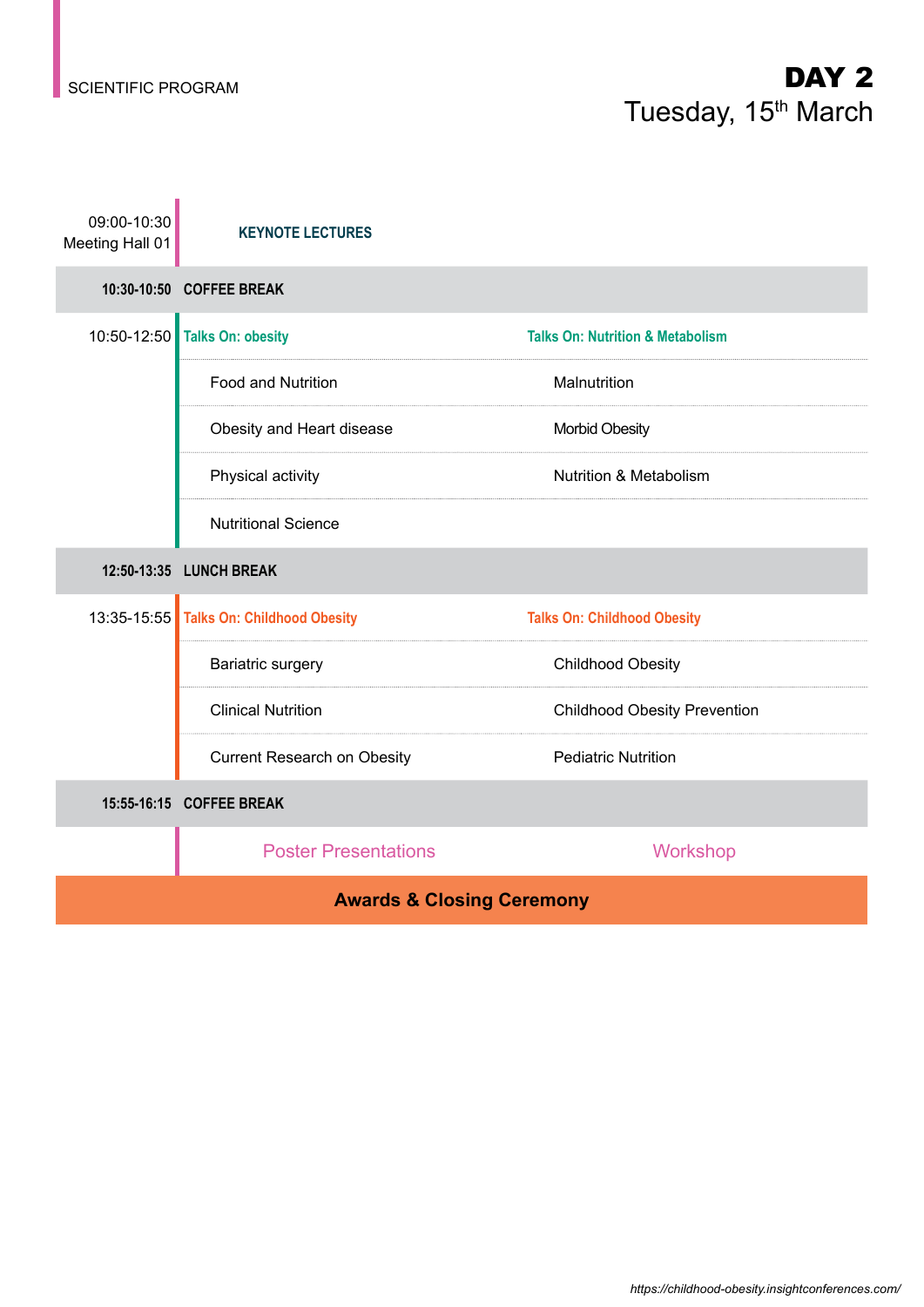# PAST AFFILIATES

Sanjay Gandhi, *Southmead Hospital, UK*

Vikas Leelavati Balasaheb Jadhav, *Dr.D.Y.Patil University, India*

Abdulrahman A. S. Alsayyari, *Qassim University, Saudi Arabia*

Masoud Hashemi, *Shahid Beheshti University of Medical Sciences, Iran*

Hissa Mohammed, *National center for Cancer Care and Research, Qatar*

Chih-Jen Hung, *Taichung Veterans General Hospital, Taiwan*

M. A. Alnafea *King Saud University, Saudi Arabia*

Monica Kansal, *Jaypee Hospital, India*

David Sipos, *University of Pecs Faculty of Health Sciences, Hungary*

Amjed Eljaili, *Ysbyty Gwynedd, UK*

Shahriari Mozhgan, *Tehran University, Iran*

Daniel L. Farkas, *University of Southern California, USA*

Claudia Paola Rivera-Uribe, *Nuevo León Autonomous University, Mexico* Ala khasawneh, *University of Pécs, Hungary*

Syed Muhammad Anwar, *University of Engineering and Technology, Pakistan*

Kunwarpal singh, *Sri Guru Ram Das Institute of Medical Sciences and Research, India*

Shajeem Shahudeen, *Vivid Diagnostic Centre, India*

Dongyeon Lee, *Yonsei University, South Korea*

M. A. Alnafea, *King Saud University, Saudi Arabia*

David Sipos, *University of Pecs Faculty of Health Sciences, Hungary*

Ala khasawneh *University of Pécs, Hungary*

Mustafa Sabil, *United Kingdom*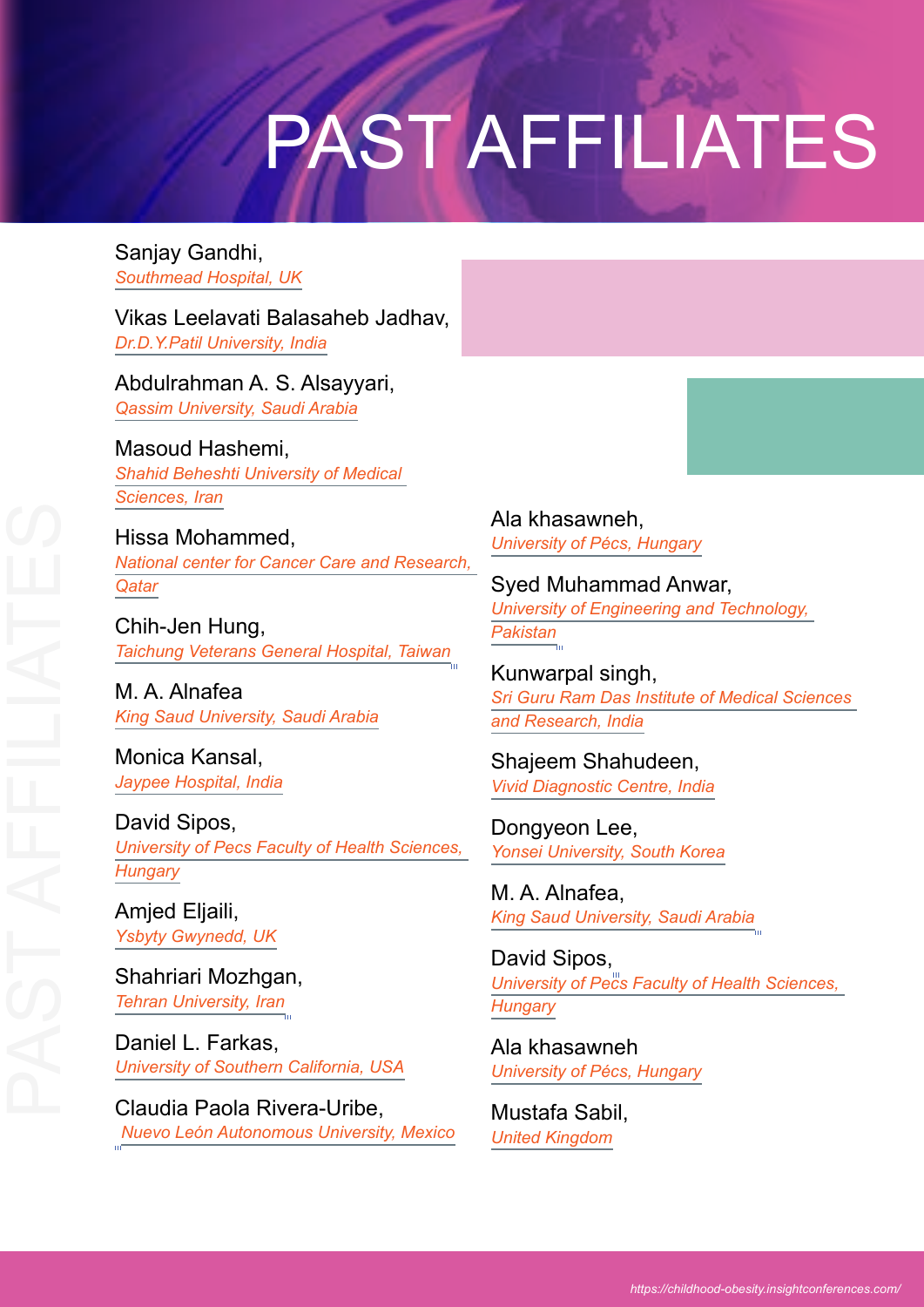# PAST AFFILIATES

Zang-Hee Cho, *Seoul National University, South Korea*

Bin Zheng, *University of Oklahoma, USA*

Michael L Goris, *Stanford University School of Medicine, USA*

Bital Savir-Baruch, *Loyola University Medical Center, USA*

Ilona Kowalik-Urbaniak, *Client Outlook Inc., Canada*

Monika Beresova, *University of Debrecen, Hungary*

Hang Joon Jo, *Mayo Clinic, USA*

Elaine Iuanow, *Cleveland Clinic Foundation, USA*

Barath Narayanan Narayanan, *University of Dayton, USA*

Jamal Zweit, *Virginia Commonwealth University, USA*

David A Gutman, *Emory University School of Medicine, USA*

Limin Yang, *University of Iowa, USA*

Tamara Feygin, *University of Pennsylvania, USA*

Hesham El Sheikh, *Benha University, Egypt*

Manohar Roda, *University of Mississippi, USA*

Daniel Pastore, *Sao Paulo University School of Medicine, Brazil*

Mafalda Gomes, *University of Porto, Portugal*

Nilda Espinola-Zavaleta, *National Institute of Cardiology Ignacio Chavez, Mexico*

Svjetlana Jefic, *University Clinical Centre of Repablic of Srpska, Bosnia and Herzegovina*

Aminur Rahman, *National Institute of Neurosciences and Hospital, Bangladesh*

Shivaram Poigai Arunachalam, *Mayo Clinic, USA*

Ken Miles *University College London, UK*

Tanya Moseley *University of Texas MD Anderson Cancer Centre, USA*